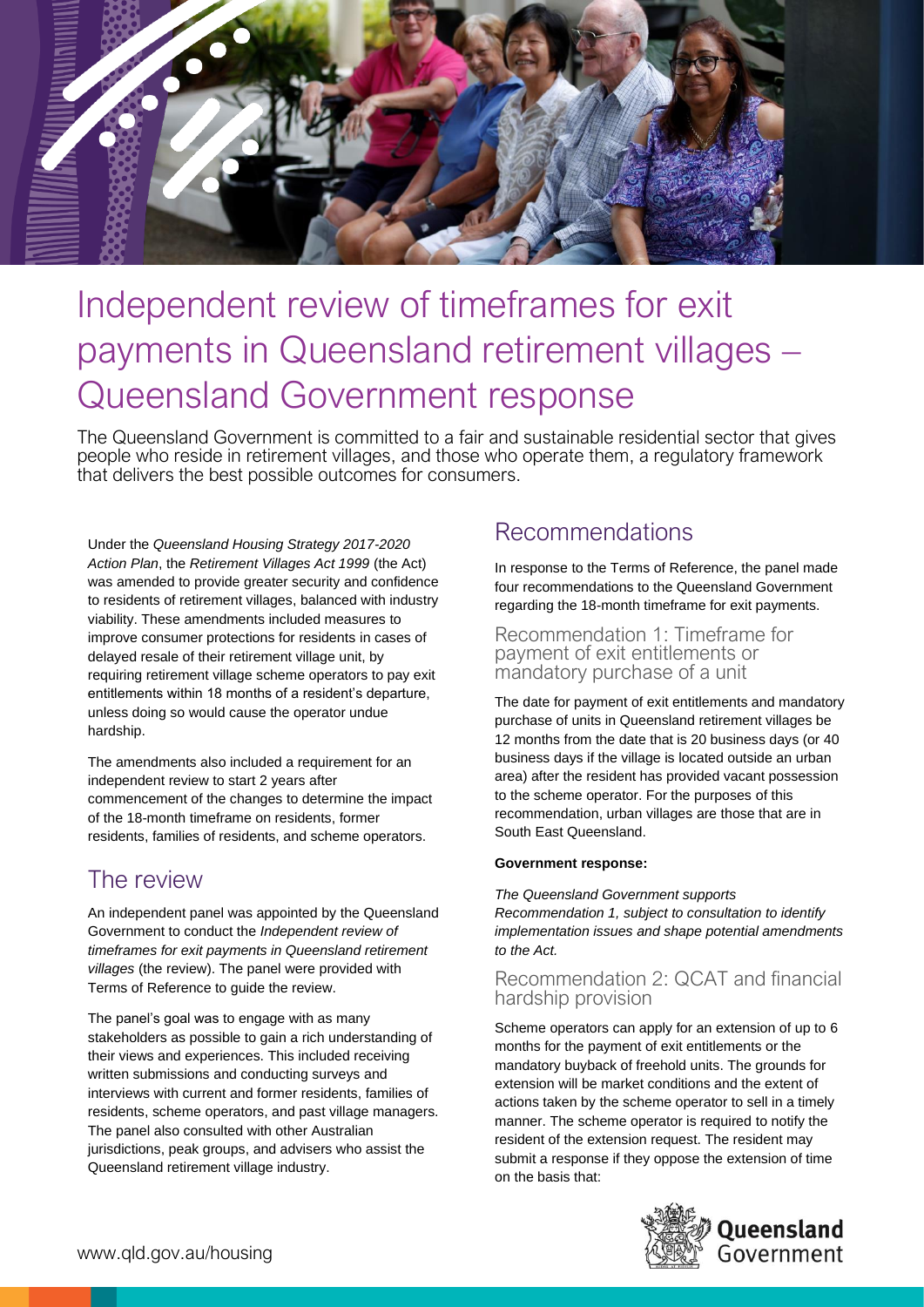- the scheme operator did not take all reasonable steps to sell in a timely fashion
- the harm and inconvenience caused by the extension outweighs the harm and inconvenience likely to be suffered by the scheme operator.

The application for an extension of six months can be made when the scheme operator can demonstrate that they have taken all reasonable steps to sell the unit or the right to reside in the unit within the timeframe for payment of exit entitlements or mandatory buyback, which may include but is not limited to:

- timely reinstatement of the unit
- proactive marketing including showing the unit to prospective purchasers
- cooperating with any real estate agent appointed by the resident and not interfering in the sale
- setting a realistic sale price.

The panel recommended that operators may only be granted one extension up to six months per unit.

#### **Government response:**

*The Queensland Government supports Recommendation 2, subject to consultation to identify implementation issues and shape potential amendments to the Act*.

Recommendation 3: Applications for extensions of time for payment of exit entitlements or mandatory buybacks under the Act

The panel recommended creation of a simple and accessible decision-making mechanism for applications for extension of time:

- by the scheme operator
- by a resident for payment of the exit entitlement or mandatory buyback due under the Act.

These applications should be made in writing with supporting documentary evidence to the Director-General of the Department of Communities, Housing and Digital Economy (or relevant Department), and decisions on the applications by the Director-General of the Department should be made in a timely manner.

#### **Government response:**

*The Queensland Government accepts the Independent Review Panel's findings about the need to ensure a timely and cost-effective decision-making mechanism for extension applications is available for scheme operators and residents of retirement villages. The Department of Communities, Housing and Digital Economy will work closely with the Department of Justice and Attorney-General to explore options to ensure timely and effective dispute resolution while retaining the independent* 

### *tribunal as decision maker for resolving retirement village disputes.*

Recommendation 4: Recommendation for resident-operated retirement villages



The review panel provided an interim report regarding the impact of the mandatory buyback requirement on freehold resident-operated retirement villages. Recommendation 4 is the interim report's recommendation that relevant villages be exempted from the mandatory buyback requirement where they meet certain criteria.

#### **Government response:**

*Recommendation 4 was a priority Government election commitment and was implemented through the* Housing Legislation Amendment Act 2021.

## Additional recommendations

The panel made three additional recommendations to the Queensland Government outside the scope of the review's Terms of Reference. The Queensland Government acknowledges these additional recommendations and seeks stakeholder feedback to inform further consideration of their merits.

### Additional recommendation: Ongoing service fees

Upon vacant possession of the unit, the length of time the resident pays the general services charge and maintenance reserve fund contribution be limited to six months. That is, the current 90 days provided for under section 104 of the Act at full rate followed by payment at a proportionate rate based on entitlement to a share of gross ingoing contribution upon sale but capped at a total of six months rather than the nine-month cap currently provided under the Act.

Resident payment of general services charge and maintenance reserve fund payments should be deducted from their exit entitlement.

Additional recommendation: Aged Care Rule – moving to a residential aged care facility

Where a resident moves into residential aged care, the scheme operator will, upon request by the resident, pay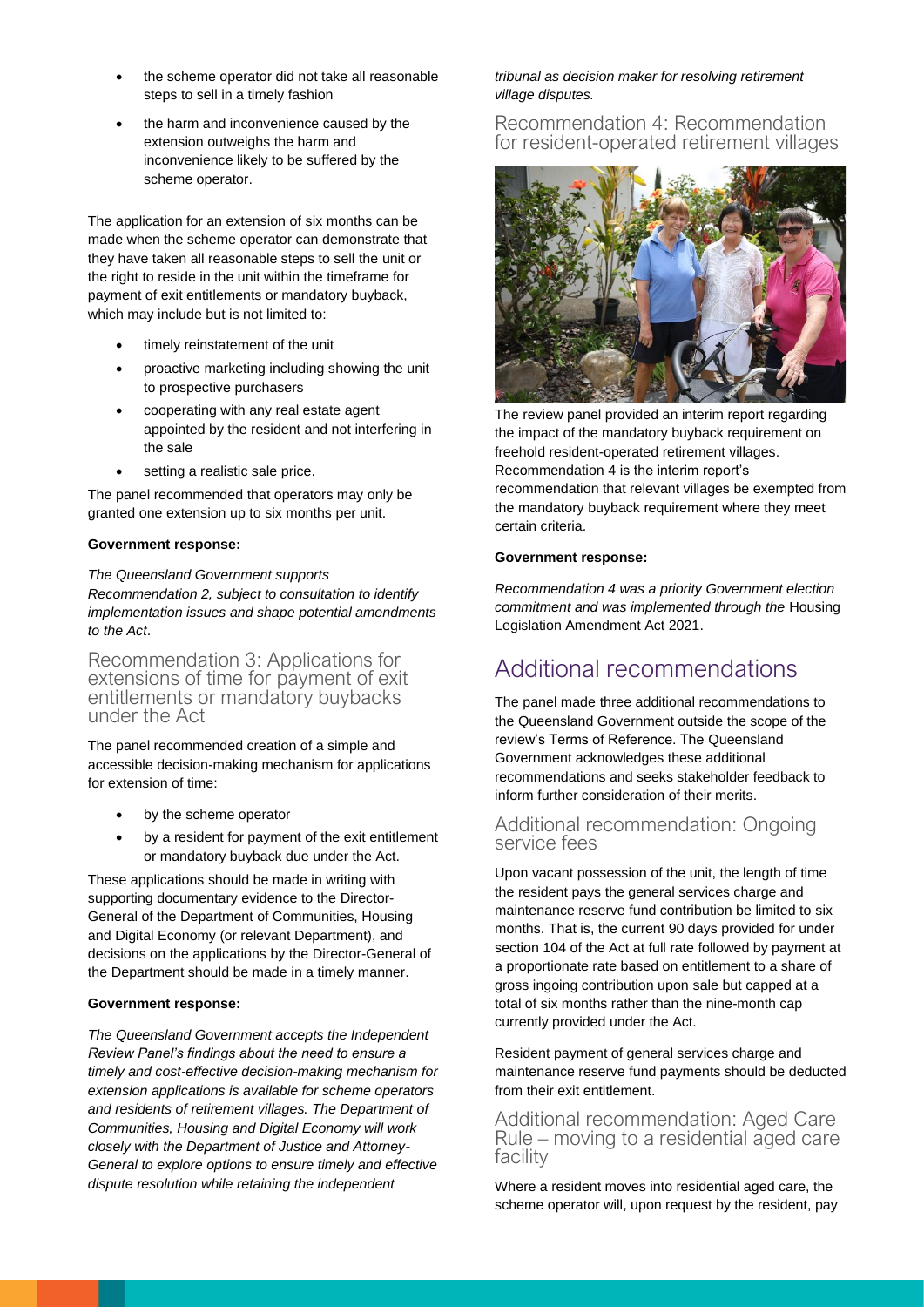the Daily Accommodation Payment (DAP) which is payable to the residential aged care facility by the resident. The amount of DAP paid shall be deducted from the exit entitlement payable to the resident. Payment of the DAP by the scheme operator continues until the resident receives their exit entitlement or payments have reached 85% of the exit entitlement.

The Aged Care Rule should not apply to freehold tenure because based on the contractual arrangement, the scheme operator does not owe a resident with freehold tenure any entitlement out of which the DAP could be paid, pending sale of the freehold interest or mandatory buyback.

### Additional recommendation: Rent Advance Rule – accommodation safety net in order to vacate a unit

For residents in a leasehold or licence arrangement, who want to leave the village, the scheme operator will provide the resident with a pre-payment of their exit entitlement via payment of weekly rental costs (similar to the Aged Care Rule above). The amount paid for rent shall be deducted from the exit entitlement payable to the resident. Payment of rent by the scheme operator continues until the resident receives their exit entitlement or payments have reached 85% of the exit entitlement.

#### **Government response to additional recommendations:**

*Without committing to acceptance, the Queensland Government seeks feedback from stakeholders on the three additional recommendations and their costs and benefits for residents, villages and government.*

### Additional considerations

The panel also outlined a series of additional considerations for the Queensland Government, including improving the contract literacy of residents, more proactive compliance management, improving the management and business knowledge of 'at-risk' operators, and enhancing the accuracy of data recorded in Village Comparison Documents. These are generally consistent with existing policy priorities, including the *Queensland Housing and Homelessness Action Plan 2021-2025*.

The panel also thought that consideration should be given to matters including, for example, ongoing communication about the review outcomes, stakeholder engagement in implementation, village management issues, and interdependencies with other ongoing work including the review of dispute resolution arrangements under *Queensland Housing and Homelessness Action Plan 2021-2025*.

#### **Government response:**

*The Queensland Government will discuss with stakeholders how these initiatives can strengthen a robust regulatory framework to support people who live in Queensland retirement villages.*

# Next steps

The Queensland Government invites retirement village residents, operators and other interested parties to provide their feedback to inform implementation of the Queensland Government's response to the review's recommendations. The Department of Communities, Housing and Digital Economy will also be engaging with groups representing retirement village residents and operators, seniors groups and legal organisations to progress the Government's response.

Feedback can be provided by email to rvconsult@chde.qld.gov.au by 20 May 2022.

Further information is available at: www.qld.gov.au/housing

# What do stakeholders think?

The review asked retirement village residents, scheme operators and other stakeholders about how the mandatory timeframe was working and what its impacts had been.



*"Since the 18-month timeframe was legislated, our operator has introduced new residency contracts which promise a mandatory buyback within either 60 days or 6 months. In order to get the 60 days buyback contract, you have to pay a larger ingoing contribution. The more expensive and shorter buyback option has been very popular." – Resident*

*"Twelve months considered to be the right timeframe, 18-month timeframe is too long. Dealing with families that want to move on quickly, it becomes too long." – Scheme operator*